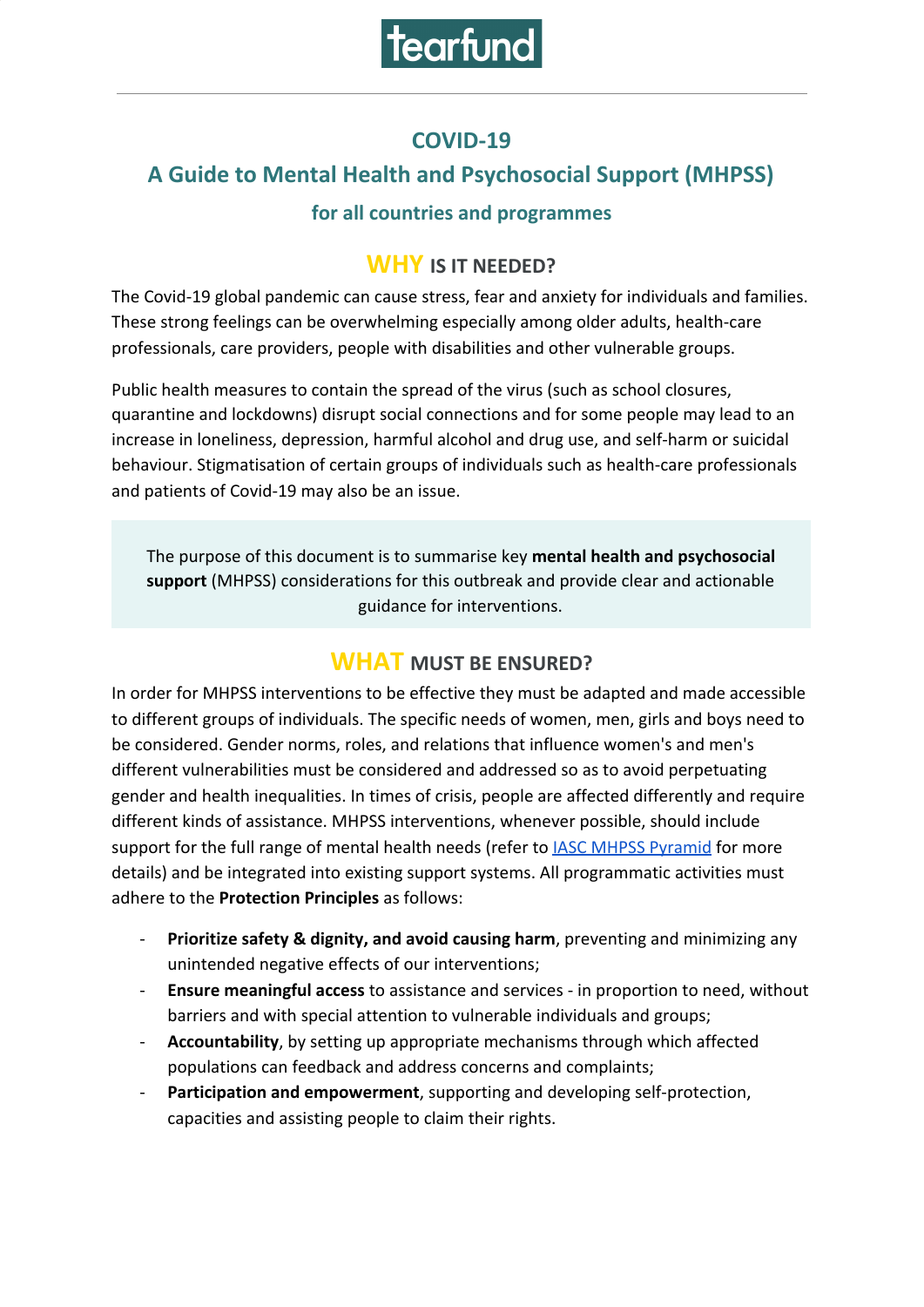

| <b>Consider that</b>                                                                                                                                                                                                                                                                                                        | What you can do is                                                                                                                                                                                                                                                                                                                                                                                                                                                                                                                                                                                                                                                                                                                                                                                                                                                                                                                                                                                                                   |
|-----------------------------------------------------------------------------------------------------------------------------------------------------------------------------------------------------------------------------------------------------------------------------------------------------------------------------|--------------------------------------------------------------------------------------------------------------------------------------------------------------------------------------------------------------------------------------------------------------------------------------------------------------------------------------------------------------------------------------------------------------------------------------------------------------------------------------------------------------------------------------------------------------------------------------------------------------------------------------------------------------------------------------------------------------------------------------------------------------------------------------------------------------------------------------------------------------------------------------------------------------------------------------------------------------------------------------------------------------------------------------|
| Concerns about Covid-19 and its<br>risks can be exacerbated by lack of<br>information, uncertainty, and<br>misinformation. Constant fear,<br>worry and stressors may lead to<br>long-term consequences such as<br>detrimental health outcomes,<br>deterioration of social networks and<br>negatively impact local dynamics. | Ensure that accurate information about Covid-19<br>and the protective measures that people can take<br>are available and accessible. All interventions<br>should include positive mental health messaging of<br>hope, sense of safety, calm, social connectedness<br>and self and community efficacy. Often people and<br>communities have a diminished sense of control in<br>emergencies. Interventions that promote self and<br>community efficacy include promoting positive<br>coping, support in problem solving skills, and<br>activities that foster a sense of control. Develop<br>messages which are appropriate for the target<br>populations in terms of language, educational<br>level, and cultural context. Messaging should<br>normalise fears, and address concerns, perceptions<br>and views of those affected and ways people could<br>support each other. It should build on positive<br>coping strategies which the community have<br>proposed and debunk rumours and myths by<br>sharing key factual messages. |
| Individuals working with Covid-19<br>patients and their families, surviving<br>patients and some ethnic groups<br>may face stigmatisation (eg<br>rejection, discrimination, being<br>stereotyped or labelled, or may<br>experience loss of status) due to<br>perceived link with the disease.                               | Programs should mobilize trusted individuals such<br>as local authorities, and community and religious<br>leaders to address stigma and excessive fears of<br>contagion through public awareness campaigns<br>that counteract misconceptions and educate the<br>public. Special care should be taken when<br>integrating surviving patients back to their<br>communities so as not to cause harm (eg drawing<br>attention to the fact that they are Covid-19<br>survivors). The public should also be encouraged to<br>value, support and empathize with frontline<br>responders.                                                                                                                                                                                                                                                                                                                                                                                                                                                    |
| <b>Responders</b> (eg health workers,<br>police, cleaners, social workers) to<br>the Covid-19 pandemic may<br>experience psychological distress,<br>fatigue, and occupational burnout.                                                                                                                                      | Programs responding to Covid-19 have a duty of<br>care towards staff and should safeguard the<br>mental well-being of responders by offering<br>self-care information and training on occupational<br>safety and health. Peer support groups for<br>responders provide opportunities for social<br>support during the response.                                                                                                                                                                                                                                                                                                                                                                                                                                                                                                                                                                                                                                                                                                      |
| Individuals in quarantine may feel<br>isolated and lonely and experience<br>anxiety as they are separated from<br>their loved ones and carers.                                                                                                                                                                              | Programs should emphasize to the community the<br>importance of staying in contact with people who<br>are quarantined, especially those separated from<br>their families and caregivers. Quarantined<br>individuals should be encouraged to do physical<br>exercise(eg walks, stretching, static exercises),                                                                                                                                                                                                                                                                                                                                                                                                                                                                                                                                                                                                                                                                                                                         |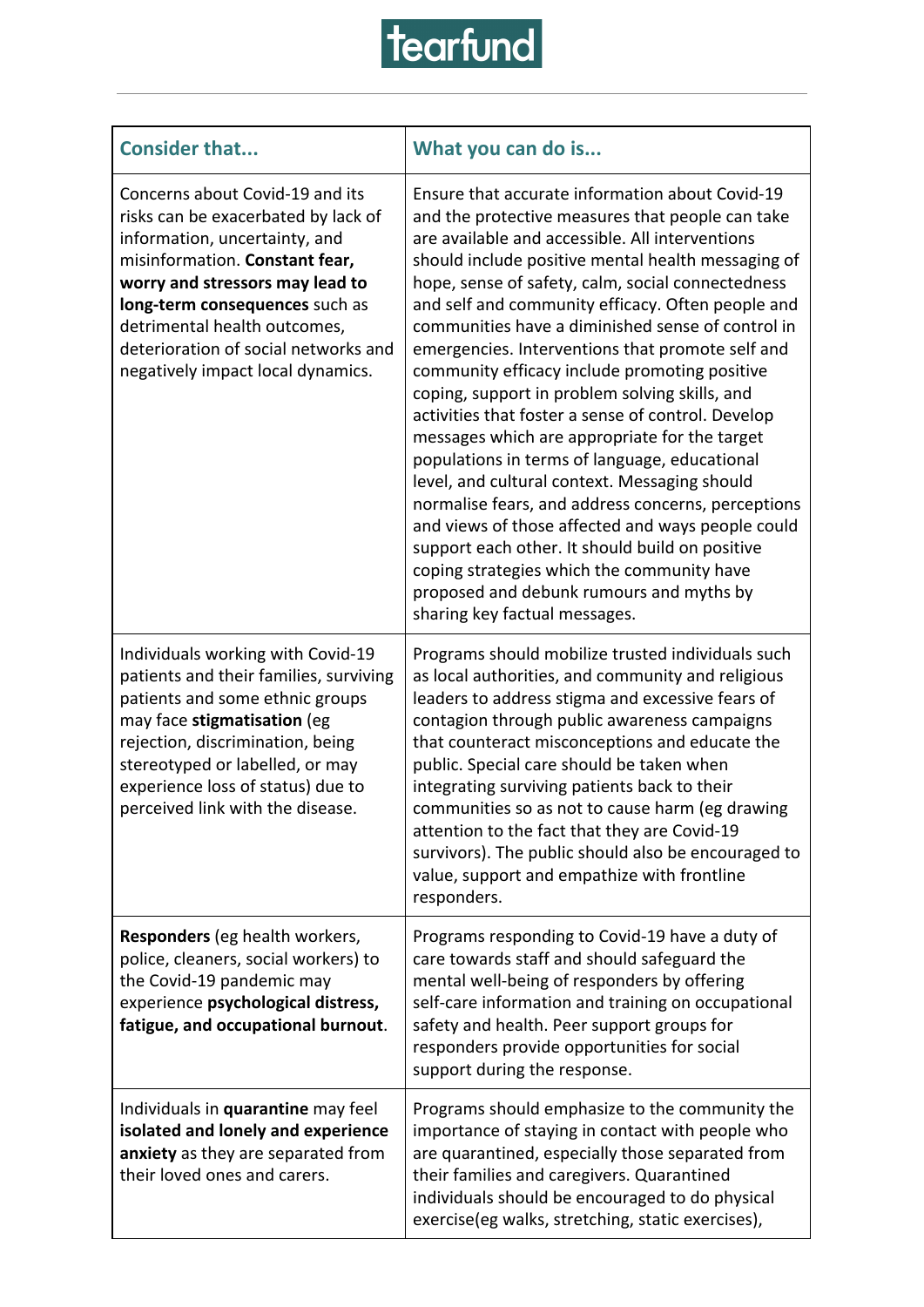

|                                                                                                                                                                                                                                                                                                                                                                                                       | cognitive exercises (eg puzzles, reading,<br>card/board games) and relaxation exercises (eg<br>deep breathing, meditation, listening to music).<br>Measures to reduce the negative impact of social<br>isolation and to promote autonomy (eg choice in<br>daily activities) in quarantine sites should be in<br>place.                                                                                                                                                                                                                                                                                                  |
|-------------------------------------------------------------------------------------------------------------------------------------------------------------------------------------------------------------------------------------------------------------------------------------------------------------------------------------------------------------------------------------------------------|-------------------------------------------------------------------------------------------------------------------------------------------------------------------------------------------------------------------------------------------------------------------------------------------------------------------------------------------------------------------------------------------------------------------------------------------------------------------------------------------------------------------------------------------------------------------------------------------------------------------------|
| School closures, work from home<br>directives and curtailing of<br>movements disrupts routines and<br>social connections and can create<br>stress and anxiety.                                                                                                                                                                                                                                        | Programs should promote culturally appropriate<br>self-care strategies, encourage families to establish<br>new routines and maintain family rituals so as to<br>foster a sense of normalcy, especially for children.<br>People should be advised to find alternate ways to<br>remain in touch with friends and families (eg text<br>messaging and social media) and be caution<br>against negative coping (eg alcohol, tobacco).<br>Positive coping strategies such as exercising<br>regularly, mediation, listening to music, breathing<br>exercise, and talking to someone may help manage<br>the stress and anxiety. |
| Mourning the death of a loved one<br>is hard, and Covid-19 makes it even<br>more difficult. Families who have<br>lost loved ones during this period<br>may not be able to conduct a<br>traditional funeral or service<br>surrounded by people who can<br>support them. They are unable to<br>access the type of physical contact<br>and support we typically rely on to<br>get through times of loss. | Programs should support the bereaved with<br>opportunities to mourn in ways that are<br>meaningful to their traditions and rituals, while not<br>compromising public health measures to stem<br>Covid-19.                                                                                                                                                                                                                                                                                                                                                                                                               |
| MHPSS workers and services may<br>not have the experience to<br>appropriately respond to the<br>context of Covid-19.                                                                                                                                                                                                                                                                                  | Instead of creating parallel systems, programs<br>should strengthen existing mental health<br>capacities and structures by providing training and<br>support in MHPSS in emergencies. This will also<br>prepare the system for future emergencies.                                                                                                                                                                                                                                                                                                                                                                      |
| <b>Existing MHPSS programming will</b><br>need to be adapted to comply with<br>public health measures and prevent<br>the spread of Covid-19.                                                                                                                                                                                                                                                          | To minimize risk of infection and continue<br>necessary support to beneficiaries, providers may<br>consider delivering services via electronic and<br>telecommunication technologies. For instance,<br>over the phone check-ins and sessions, and using<br>messaging applications (eg WeChat, WhatsApp)<br>and social media (eg Facebook, Instagram) to set<br>up support groups and encourage social<br>connections.                                                                                                                                                                                                   |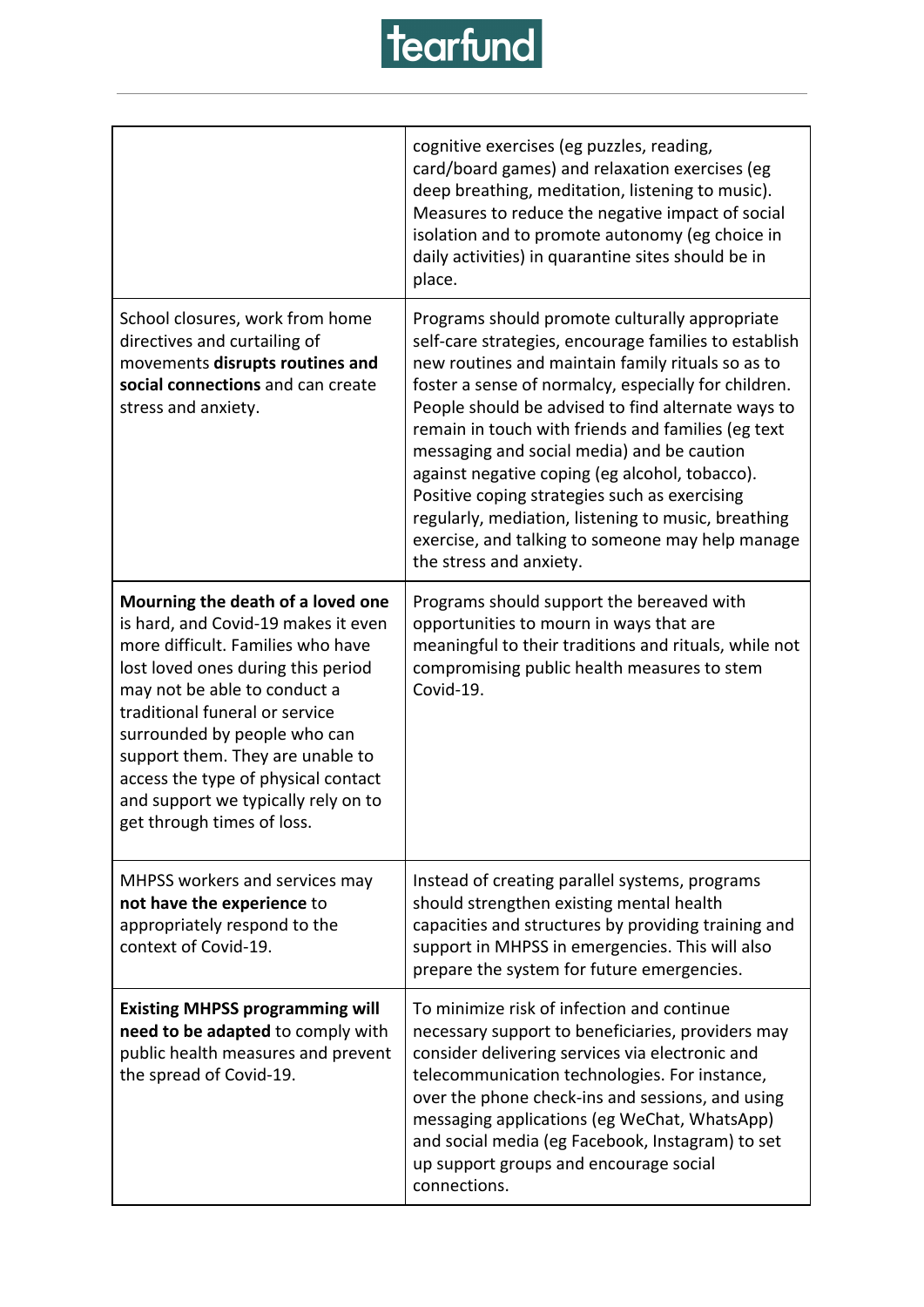# tearfund

| <b>Vulnerable Groups</b>                                                                                                                                                                                                                                                                                                                                                                                                                                                                                             |                                                                                                                                                                                                                                                                                                                                                                                                                                                                                                                                                                                                                                                                                                                                                                                                                                                                                                                                                                                                                                                                                                                                                                            |  |
|----------------------------------------------------------------------------------------------------------------------------------------------------------------------------------------------------------------------------------------------------------------------------------------------------------------------------------------------------------------------------------------------------------------------------------------------------------------------------------------------------------------------|----------------------------------------------------------------------------------------------------------------------------------------------------------------------------------------------------------------------------------------------------------------------------------------------------------------------------------------------------------------------------------------------------------------------------------------------------------------------------------------------------------------------------------------------------------------------------------------------------------------------------------------------------------------------------------------------------------------------------------------------------------------------------------------------------------------------------------------------------------------------------------------------------------------------------------------------------------------------------------------------------------------------------------------------------------------------------------------------------------------------------------------------------------------------------|--|
| People with developing or existing<br>mental health and substance use<br>disorders may avoid health facilities<br>or may be unable to access their<br>care provider, leading to interrupted<br>services, relapses and other<br>negative outcomes.                                                                                                                                                                                                                                                                    | Referral pathways should be updated and include<br>information on national helplines. Programs should<br>take precautions to ensure continued access to<br>medication and support. Informed consent must<br>be respected throughout treatment for people<br>with mental health and substance abuse disorders<br>on an equal basis with other people.                                                                                                                                                                                                                                                                                                                                                                                                                                                                                                                                                                                                                                                                                                                                                                                                                       |  |
| Children are particularly vulnerable<br>because they have lesser<br>understanding about the situation,<br>feel less able to control events and<br>have limited experience dealing<br>with stressful situations. Schools are<br>safe places for many children living<br>in abusive homes. With school<br>closures, the likelihood of abuse<br>that children either experience or<br>observe during this period may also<br>increase. Children may be exposed<br>to dangers online as they increase<br>internet usage. | Children should be listened to and allowed to<br>express difficult feelings. Parents should respond<br>to their child's reactions in a supportive way and<br>use simple language to help children understand<br>what is happening. Information should be<br>communicated in a reassuring, honest and<br>age-appropriate way (parents may need additional<br>support and guidance in parenting skills). Child<br>protection risks should be included in general<br>Covid-19 messaging and child protection actors<br>should continue providing support to at-risk<br>families (eg remote contact, hotlines, community<br>child protection committees/focal points) and have<br>updated referral information. Parents should be<br>made aware of online safety issues. Unless<br>absolutely necessary (eg for treatment or<br>prevention of infection) children should not be<br>separated from their families. If separation is<br>required, regular contact with family should be<br>provided and the best interest of the child remains<br>paramount. Alternative care arrangements should<br>be safe and reliable and must be in line with child<br>protection measures. |  |
| In many contexts, women are the<br>primary caregivers to the ill, elderly<br>and children. This burden is likely to<br>significantly increase putting stress<br>on their mental well-being.                                                                                                                                                                                                                                                                                                                          | Programs should incorporate women's voices and<br>knowledge in prevention activities. Support to help<br>women identify warning signs of burnout and<br>stress and guidance on how to deal with it should<br>be provided. Programs should encourage other<br>members of the households, especially men and<br>boys, to share in household responsibilities and<br>caregiving roles. Finally, targeted health and safety<br>messages for caregivers should be developed to<br>help ease anxiety and fears.                                                                                                                                                                                                                                                                                                                                                                                                                                                                                                                                                                                                                                                                  |  |
| Lack of social contact and loneliness<br>among older adults are linked to<br>poor mental health. When<br>compounded with uncertainty and<br>stress can heighten the risk for late                                                                                                                                                                                                                                                                                                                                    | Provide emotional support through frequent<br>telephone contact with family and mental health<br>professionals. When appropriate, peer support<br>interventions should be considered to decrease<br>loneliness. Communicate facts and public health                                                                                                                                                                                                                                                                                                                                                                                                                                                                                                                                                                                                                                                                                                                                                                                                                                                                                                                        |  |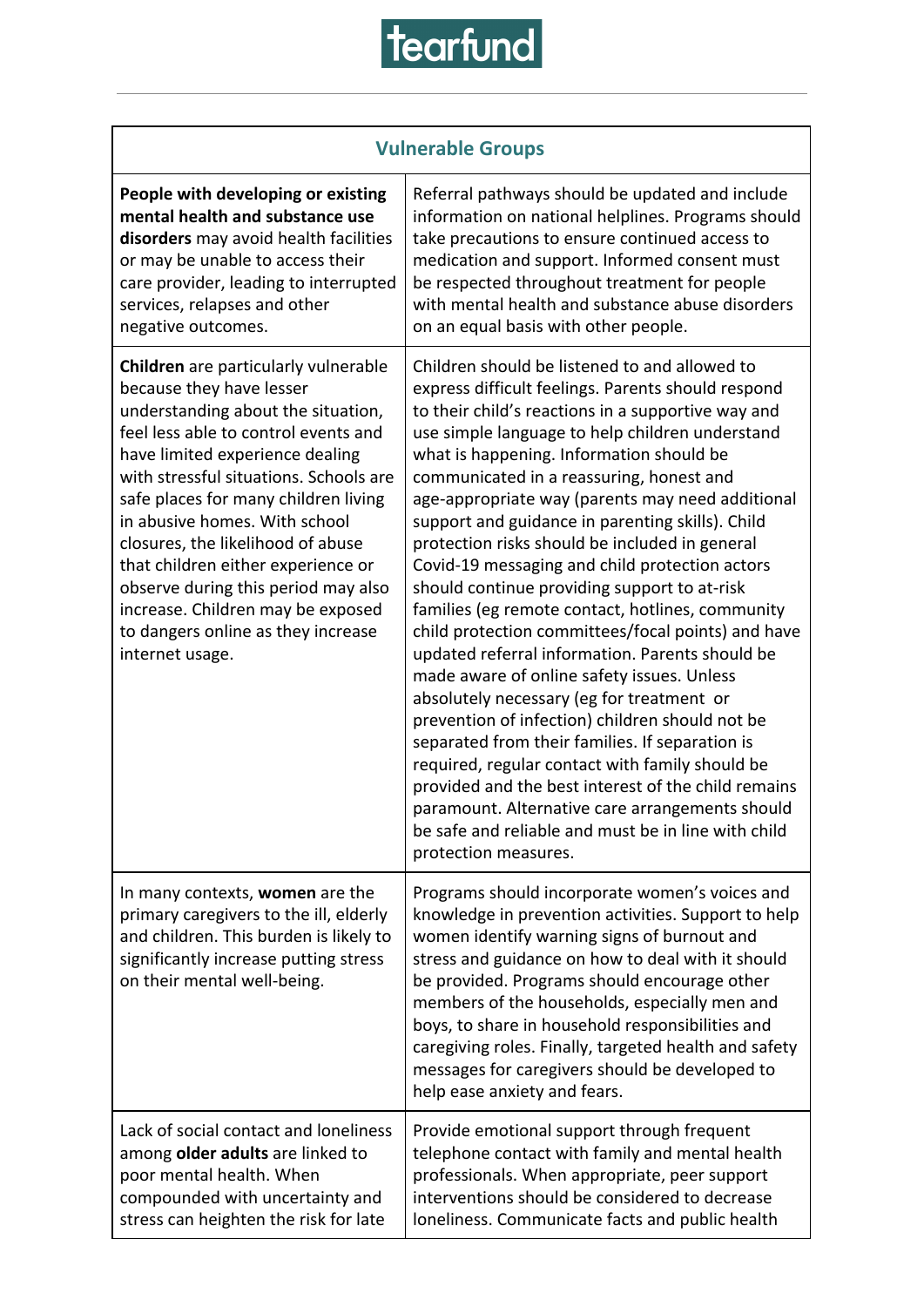

| onset depression or anxiety. During<br>this period or while in quarantined<br>older adults with cognitive decline<br>may experience increased anxiety,<br>anger, stress and become more<br>withdrawn.                                                                                                                                                                                                                                                                                                                                                      | information on the outbreak in ways that older<br>people with or without cognitive impairment can<br>easily understand. Information should be repeated<br>whenever necessary. Tips on practical assistance<br>(eg groceries delivery) should be made available to<br>decrease anxiety.                                                                                                                                                                                                                                                                                                                                         |
|------------------------------------------------------------------------------------------------------------------------------------------------------------------------------------------------------------------------------------------------------------------------------------------------------------------------------------------------------------------------------------------------------------------------------------------------------------------------------------------------------------------------------------------------------------|--------------------------------------------------------------------------------------------------------------------------------------------------------------------------------------------------------------------------------------------------------------------------------------------------------------------------------------------------------------------------------------------------------------------------------------------------------------------------------------------------------------------------------------------------------------------------------------------------------------------------------|
| This outbreak may cause people<br>with disabilities (PWDs) and their<br>families to face additional stress and<br>anxiety due to barriers in accessing<br>information and services.                                                                                                                                                                                                                                                                                                                                                                        | Voices of PWDs and their needs should be included<br>in the planning and response. Messages should be<br>inclusive (eg braille, sign language, captioning) and<br>accessible to PWDs taking into consideration<br>sensory, intellectual, cognitive and psychosocial<br>disabilities. Specific guidance on how to care for<br>the physical and mental wellbeing of PWDs in<br>quarantine should be developed.                                                                                                                                                                                                                   |
| Other vulnerable groups such as<br>poor communities, homeless<br>individuals, refugees, internally<br>displaced persons and migrants are<br>particularly vulnerable to the<br>threats posed by Covid-19. They<br>often live in overcrowded<br>conditions with poor access to clean<br>water and sanitation, and limited or<br>strained public health and mental<br>health services. Compounded daily<br>stressors (eg loss of income,<br>restriction of movement, fear of<br>contracting the disease) can<br>negatively affect their mental<br>well-being. | Programs should continue to provide support to<br>individual cases in high distress, helping them<br>manage uncertainty and anxiety, including<br>provision of basic needs when appropriate.<br>Quarantine sites should be made available for<br>individuals who are unable to safely<br>self-quarantine. Prevention and awareness-raising<br>materials should be contextualised, be available in<br>multiple formats, in appropriate languages, and<br>consider literacy levels. Communication methods<br>(eg online, radio, helplines, loudspeakers, through<br>community-health workers) should be carefully<br>considered. |

#### **Helpful resources:**

[Mental Health and Psychosocial Considerations During Covid-19 Outbreak, WHO, 2020](https://www.who.int/docs/default-source/coronaviruse/mental-health-considerations.pdf?sfvrsn=6d3578af_10&ua=1)

[Coping with Stress during the 2019-nCov outbreak, WHO, 2020](https://www.who.int/docs/default-source/coronaviruse/coping-with-stress.pdf?sfvrsn=9845bc3a_2&ua=1)

[Inter-Agency Standing Committee briefing note – Addressing mental health and](https://interagencystandingcommittee.org/iasc-reference-group-mental-health-and-psychosocial-support-emergency-settings/interim-briefing) [psychosocial aspects of Covid-19 outbreak, IASC, 2020](https://interagencystandingcommittee.org/iasc-reference-group-mental-health-and-psychosocial-support-emergency-settings/interim-briefing)

[Parenting in the times of Covid-19, WHO](https://www.who.int/emergencies/diseases/novel-coronavirus-2019/advice-for-public/healthy-parenting)

[Protecting children during the Covid-19 outbreak: Resources to end violence and abuse, End](https://www.end-violence.org/protecting-children-during-covid-19-outbreak) [Violence Against Children](https://www.end-violence.org/protecting-children-during-covid-19-outbreak)